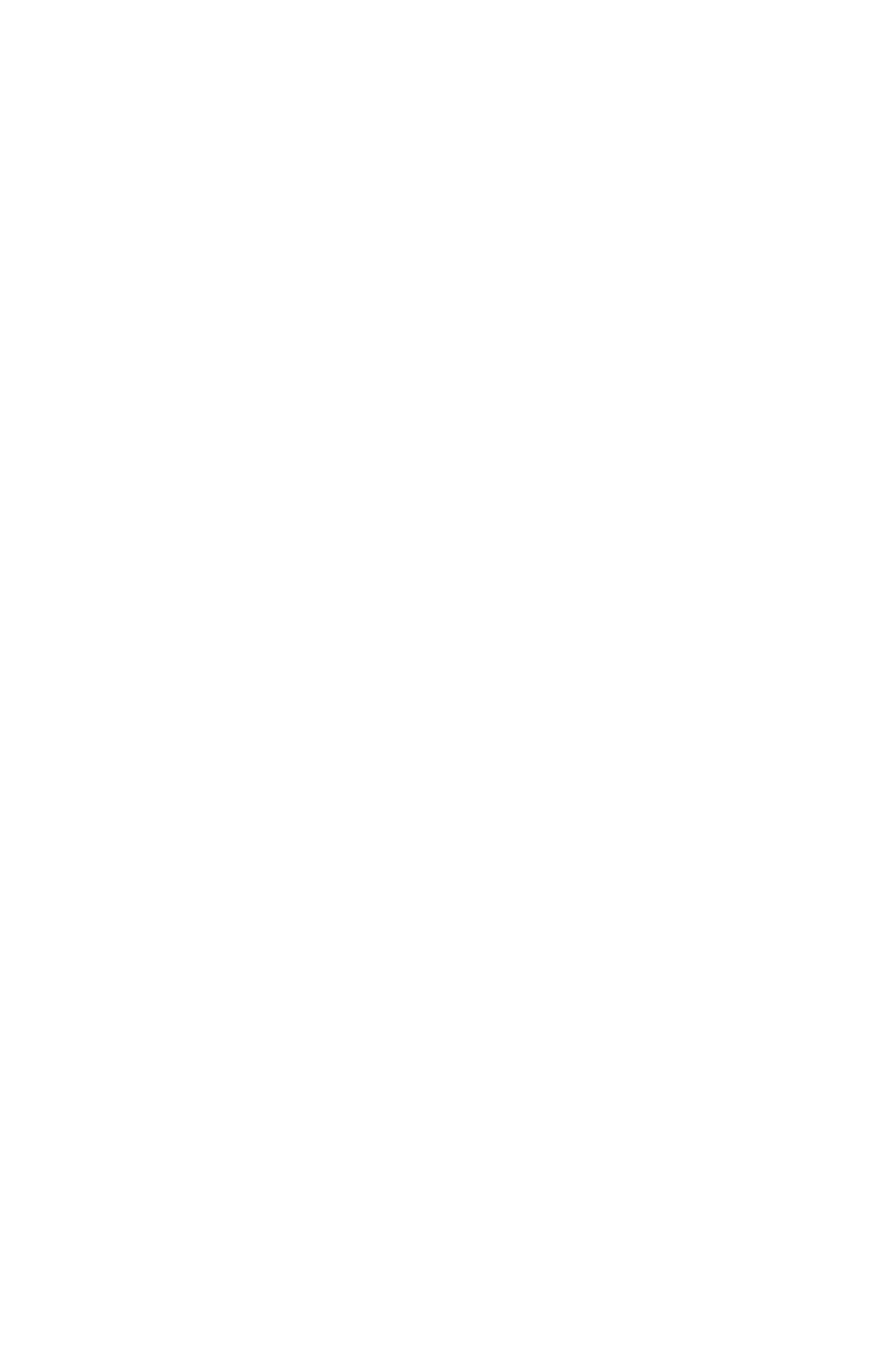## 四生九有 同登華藏玄門

Sì shēng jiǔ yǒu tóng dēng huá zàng xuán mén May all beings of the four births and in the nine realms ascend together to the door of the Wondrous Buddha's World.

### 八難三途 共入毗盧性海

Bān nàn sān tú gòng rù pí lú xìng hǎi May those with the eight woes and born in the three wretched destinies flow together into the sea of Vairochana's nature.

## 三 皈 依

#### **Three Refuges**

自皈依佛 當願眾生 zì guī yī fó dāng yuàn zhòng shēng I take refuge in the Buddha, may all sentient beings

體解大道 發無上心 tĭ jiě dà dào fā wú shàng xīn understand the Great Way profoundly, and bring forth the bodhi mind.

#### 自皈依法 當願眾生 zì guī yī fă dāng yuàn zhòng shēng I take refuge in the Dharma, may all sentient beings,

深入經藏 智慧如海 shēn rù jīng zàng zhì huì rú hăi Deeply enter the sutra treasury, and have wisdom vast as the sea.

自皈依僧 當願眾生 zì guī yī sēng dāng yuàn zhòng shēng I take refuge in the Sangha, may all sentient beings,

統理大眾 一切無礙 和南聖眾 tŏng lĭ dà zhòng yí qiè wú ài hé nán shèng zhòng Form together a great assembly, one and all in harmony.

1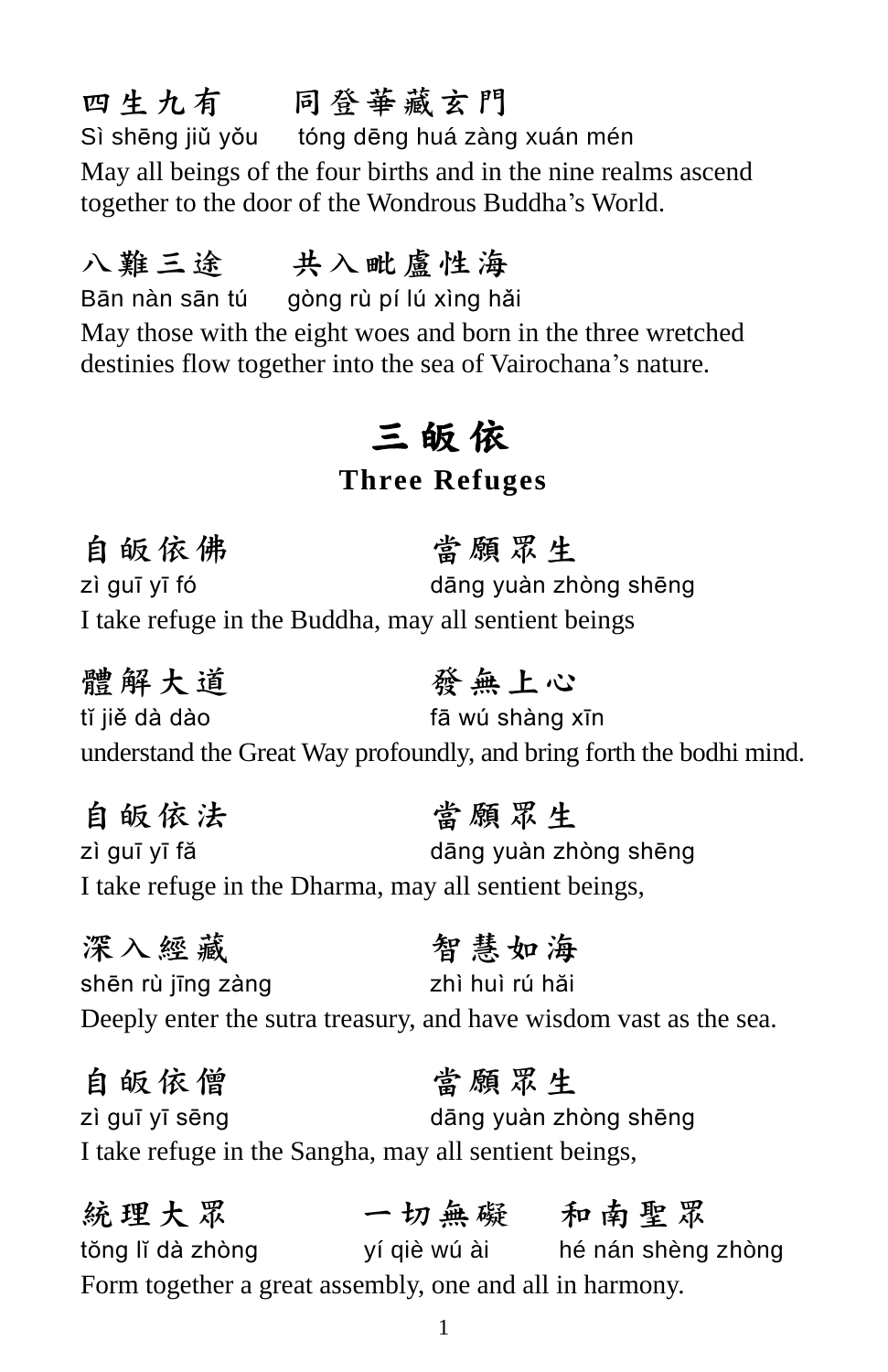南無護法韋馱尊天菩薩 (三稱) nā mō hù fă wéi tuó zūn tiān pú sà (3 times) Namo Venerable Dharma Protector, Heavenly Wei Tuo Bodhisattva

### 善女天咒

#### **Celestial Maiden's Mantra**

南無佛陀 南無達摩 南無僧伽 Nā mō fó tuó Nā mō dá mó Nā mō sēng qié 南無室利 摩訶提鼻耶 怛你也他 Nā mō shì lì mó hē tí bí yĕ dá nĭ yĕ toū 波利富樓那 遮利三曼陀 pó lì fù lóu nú zhē lì sān màn tuó 達会尼 摩訶毗訶羅伽帝 三曼陀 dá shĕ ní mō hē pí hē luó qié dì sān màn tuó 毗尼伽帝 摩訶迦利野 波禰 波囉 pí ní qié dì mō hē jiā lì yĕ bō mí bō là 波禰 薩利縛栗他 三曼陀 修缽犁帝 bō mí sā lì wá lì toū sān màn tuó xīu bō lí dì 富隸那 阿利那 達摩帝 摩訶毗鼓畢帝 fù lì nú wō lì nú dá mó dì mó hē pí gǔ bì dì 摩 訶 彌 勒 帝 事 簸 僧 祇 帝 mō hē mí lè dì lóu bǒ sēng qí dì 醯 帝 簁 僧 祗 醯 帝 三 曼 陀 xī dì xī sēng qí xī dì sān màn tuó 阿 他 阿 耨 婆 羅 尼 ( 三 遍 ) wō toū wō nòu pó ló ní (3 times)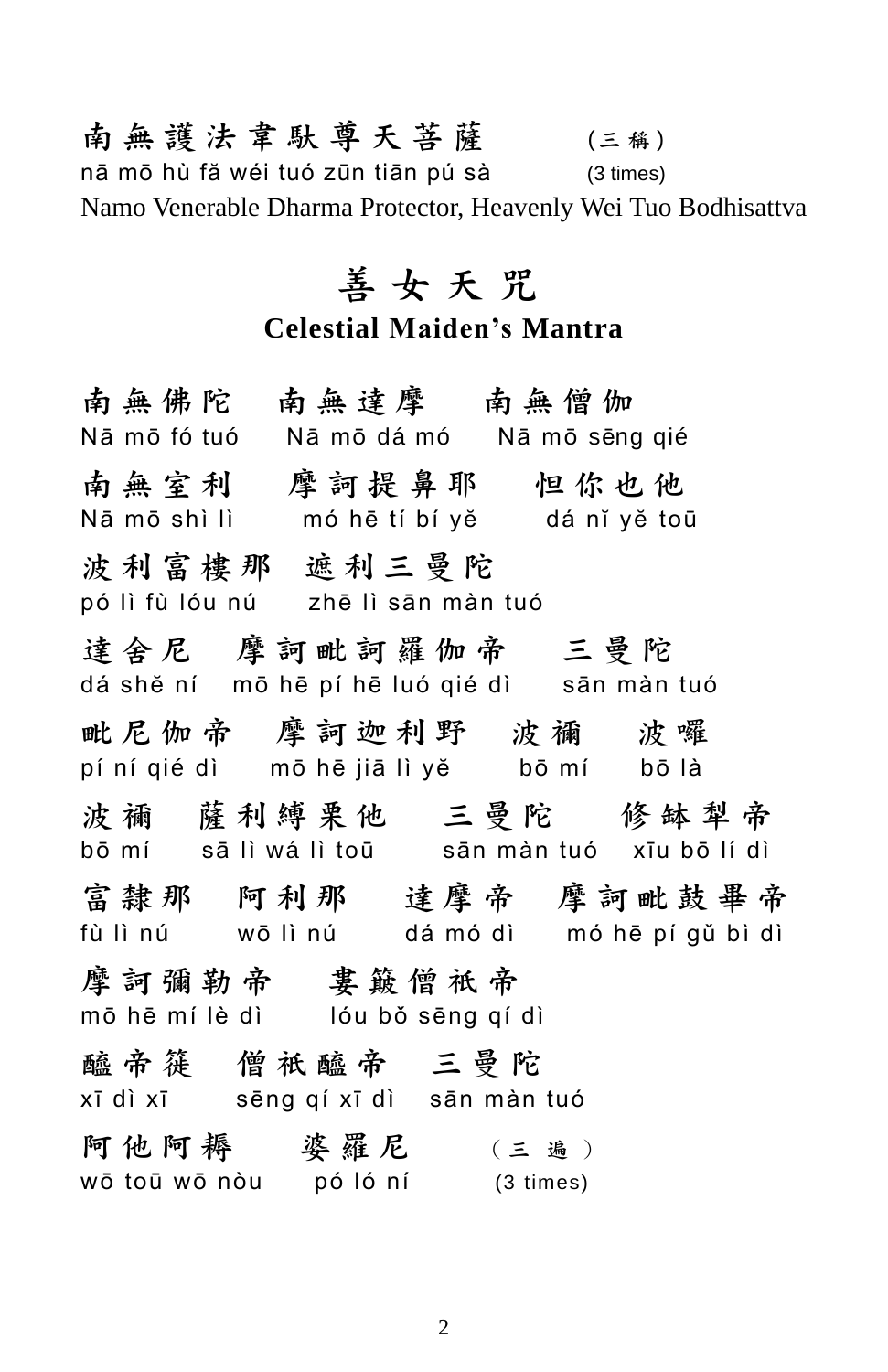## 韋馱讚

#### **Wei Tuo Praise**

韋 馱 天 將 。 菩 薩 化 身 。 wéi tuó tiān jiàng. pú sà huà shēn. Heavenly General Wei Tuo, bodhisattva incarnate,

擁 護 佛 法 誓 弘 深 。 寳 杵 缜 魔 軍 。 Yŏng hù fó fă shì hóng shèn. Băo chŭ zhèn mó jūn.

Your vow to protect the Dharma is vast and profound. Your vajra scepter subdues the demonic armies!

功 德 難 倫 。 所 禱 副 群 心 。 Gōng dé nán lún. Qí dăo fù qún xīn.

Your virtues and merits are matchless. We pray that you will guard the minds of the multitude.

南 無 普 眼 菩 薩 摩 訶 薩 。 Ná mó pŏ yǎn pú sà mó he sà Namo Bodhisattva Mahasattva Universal Eye.

摩 訶 般 若 波 羅 蜜 Mó hē bō rě bō luó mì Maha-prajna-paramita